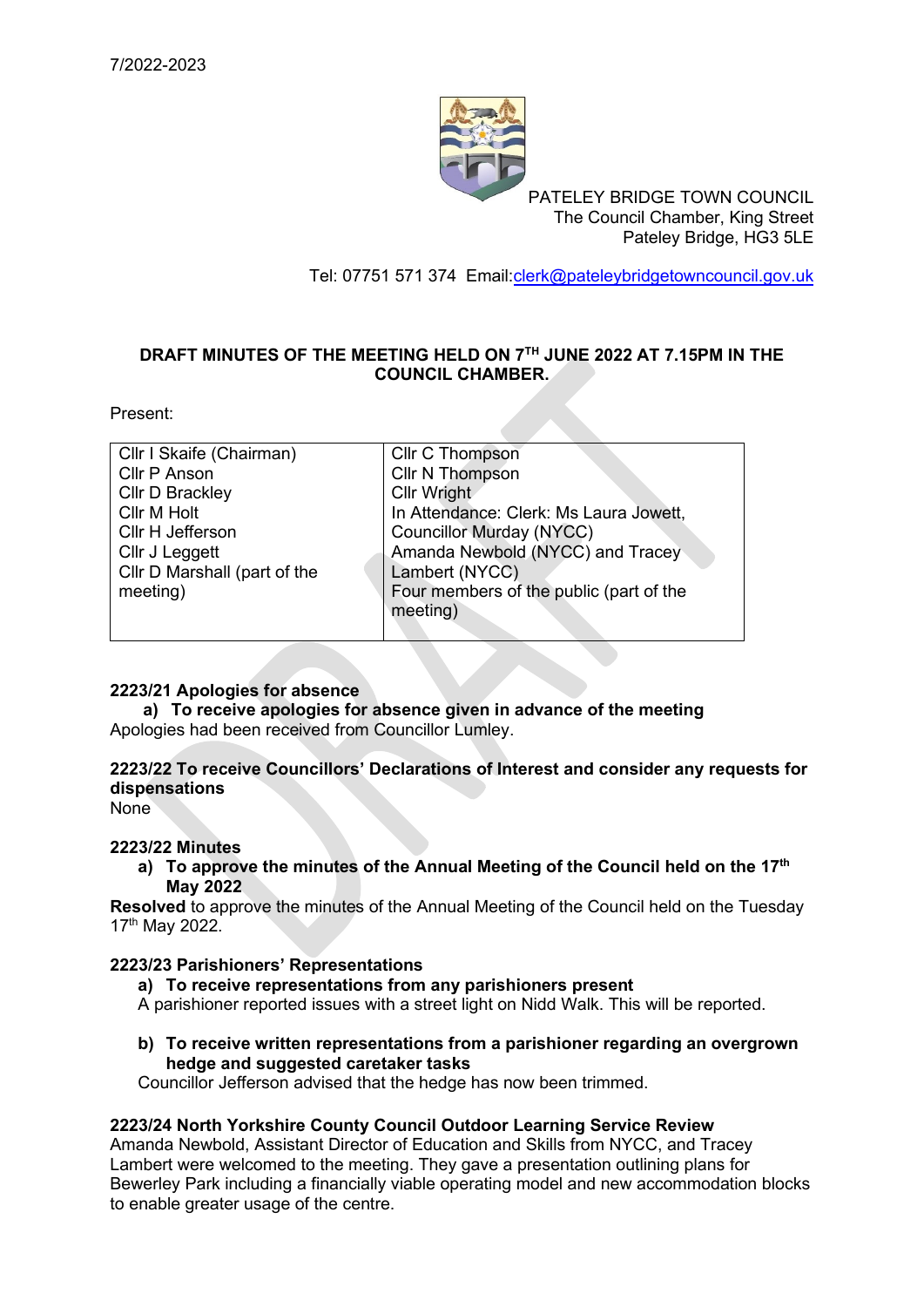## **2223/25 Matters Arising**

## **a) To receive the Clerk's report**

The Clerk's report was received and noted.

### **2223/26 County Matters**

Councillor Murday gave a report and advised that he has been appointed as Chair of the Nidderdale Greenway Steering Committee, which prompted a discussion on the matter. The Council requested that the feasibility study be circulated again and that it be included as an agenda item for the next meeting.

### **2223/27 District Matters**

No report

### **2223/28 Planning Matters a) Applications to Harrogate Borough Council Resolved** to submit the following comments:

|                | Application no | <b>Address</b>                                                                                                         | <b>Details</b>                                                                                                                                                                                                             | <b>PBTC</b> comments                                                                                                                                                                                                                                                                                                                                                                                                                                                                                                                                                                                    |
|----------------|----------------|------------------------------------------------------------------------------------------------------------------------|----------------------------------------------------------------------------------------------------------------------------------------------------------------------------------------------------------------------------|---------------------------------------------------------------------------------------------------------------------------------------------------------------------------------------------------------------------------------------------------------------------------------------------------------------------------------------------------------------------------------------------------------------------------------------------------------------------------------------------------------------------------------------------------------------------------------------------------------|
| $\mathbf{1}$   | 22/01695/FUL   | <b>Blazefield Caravan</b><br>Park, Blazefield,<br>Harrogate, North<br>Yorkshire, HG3 5NG                               | Erection of storage building<br>to store tools/machinery for<br><b>Blazefield Caravan</b>                                                                                                                                  | No objections                                                                                                                                                                                                                                                                                                                                                                                                                                                                                                                                                                                           |
| $\overline{2}$ | 22/01889/FUL   | Ivy Cottage, Wilsill,<br>Harrogate, North<br>Yorkshire, HG3 5EB                                                        | Demolition of existing lean-<br>to structure on existing<br>garage and erection of<br>replacement extension.<br>Part conversion of garage<br>to form ancillary living<br>accomodation and<br>installation of solar panels. | No objections                                                                                                                                                                                                                                                                                                                                                                                                                                                                                                                                                                                           |
| 3              | 22/01616/FUL   | Rocks Cottage,<br>Brimham Rocks Farm,<br>Brimham Moor Road,<br>Summerbridge,<br>Harrogate, North<br>Yorkshire, HG3 4BF | Erection of 1no timber<br>holiday cottage.                                                                                                                                                                                 | No objections                                                                                                                                                                                                                                                                                                                                                                                                                                                                                                                                                                                           |
| 4              | 22/01893/COU   | Unit 2 Glasshouses<br>Mill, Glasshouses,<br>North Yorkshire                                                            | Change of use of Unit 2<br><b>Lower Ground Floor</b><br>Shop/Cafe (use class E) to<br>Offices (use class E).                                                                                                               | Prior to the Mill being<br>redeveloped, the café that<br>operated from the Mill<br>was an amenity that was<br>very popular with both<br>local residents and<br>visitors alike. One of the<br>reasons that local<br>residents of Glasshouses<br>accepted the Mill<br>redevelopment, was that<br>this amenity would be<br>reinstated, along with the<br>opening of a shop, at the<br>completion of the first<br>phase of development.<br>This condition was as an<br>integral part of planning<br>permissions for the<br>redevelopment being<br>granted.<br>The restoration of this<br>amenity is eagerly |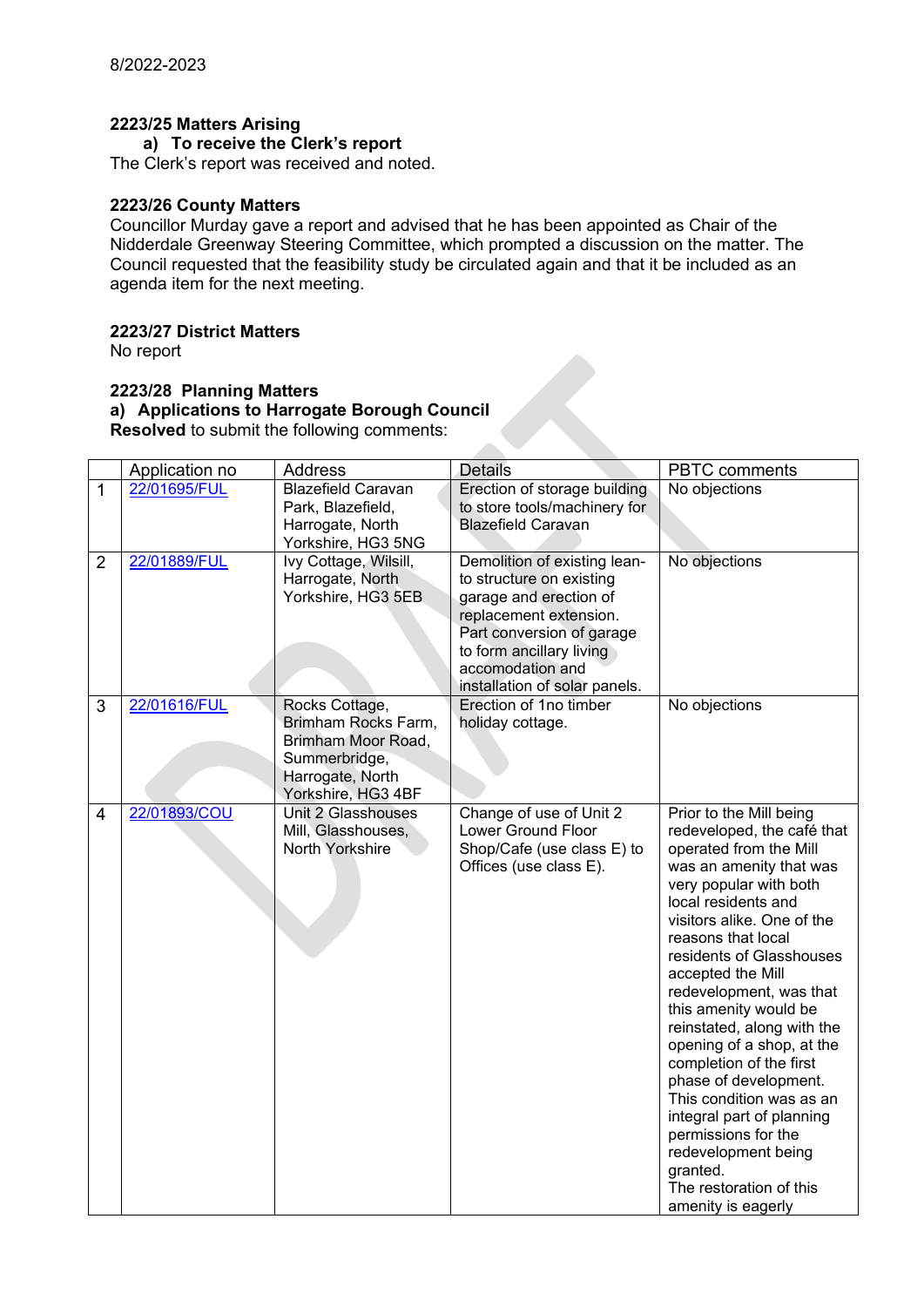| anticipated by the local<br>communities. It is the<br>Council's view therefore<br>that this change of use<br>application represents a |  |
|---------------------------------------------------------------------------------------------------------------------------------------|--|
|                                                                                                                                       |  |
|                                                                                                                                       |  |
|                                                                                                                                       |  |
|                                                                                                                                       |  |
|                                                                                                                                       |  |
| permanent loss of an                                                                                                                  |  |
| amenity that was                                                                                                                      |  |
| previously only                                                                                                                       |  |
| temporarily suspended as                                                                                                              |  |
| phase one of the                                                                                                                      |  |
| development took place.                                                                                                               |  |
| Furthermore, this<br>application has caused                                                                                           |  |
| the Council to receive                                                                                                                |  |
| complaints from residents                                                                                                             |  |
| who now live in the                                                                                                                   |  |
| development, that they                                                                                                                |  |
| were mis sold their                                                                                                                   |  |
| properties. Their                                                                                                                     |  |
| complaint is that they                                                                                                                |  |
| were sold their respective                                                                                                            |  |
| Mill properties on the                                                                                                                |  |
| promise of these                                                                                                                      |  |
| amenities being provided                                                                                                              |  |
| as per the current                                                                                                                    |  |
| planning permissions. In                                                                                                              |  |
| the light of these material                                                                                                           |  |
| considerations, Pateley                                                                                                               |  |
| <b>Bridge Town Council</b>                                                                                                            |  |
| unanimously voted to<br>recommend that this                                                                                           |  |
| application be rejected.                                                                                                              |  |
| 22/01163/FUL<br>Cragg Hall Wilsill<br>Conversion of garage to<br>5<br>No objections                                                   |  |
| Methodist Chapel To<br>form additional living                                                                                         |  |
| Wysing House, Wilsill,<br>accommodation, proposed                                                                                     |  |
| North Yorkshire, HG3<br>single storey link                                                                                            |  |
| 5EE<br>extensions and a link                                                                                                          |  |
| detached garage                                                                                                                       |  |
| 22/02050/TPO<br><b>Land Comprising</b><br>Defer to the arborialist<br>Works to 2 no. Sycamore<br>6                                    |  |
| Woodland At 416252<br>(T1 and T2) of Tree                                                                                             |  |
| Preservation Order No.<br>466359, Wath Lane,                                                                                          |  |
| 01/1970 A11 T1 - reduce<br>Pateley Bridge,                                                                                            |  |
| North Yorkshire<br>branch spread on southern                                                                                          |  |
| canopy extending over barn                                                                                                            |  |
| roof by 2 meters (to leave 6                                                                                                          |  |
| meters radial crown                                                                                                                   |  |
| spread).                                                                                                                              |  |
| T2- reduce branch spread<br>on eastern canopy                                                                                         |  |
| extending over barn roof by                                                                                                           |  |
| 2 meters (to leave 6 meters                                                                                                           |  |
| radial crown spread)                                                                                                                  |  |

# **b) Decisions by Harrogate Borough Council**

The following decisions were noted: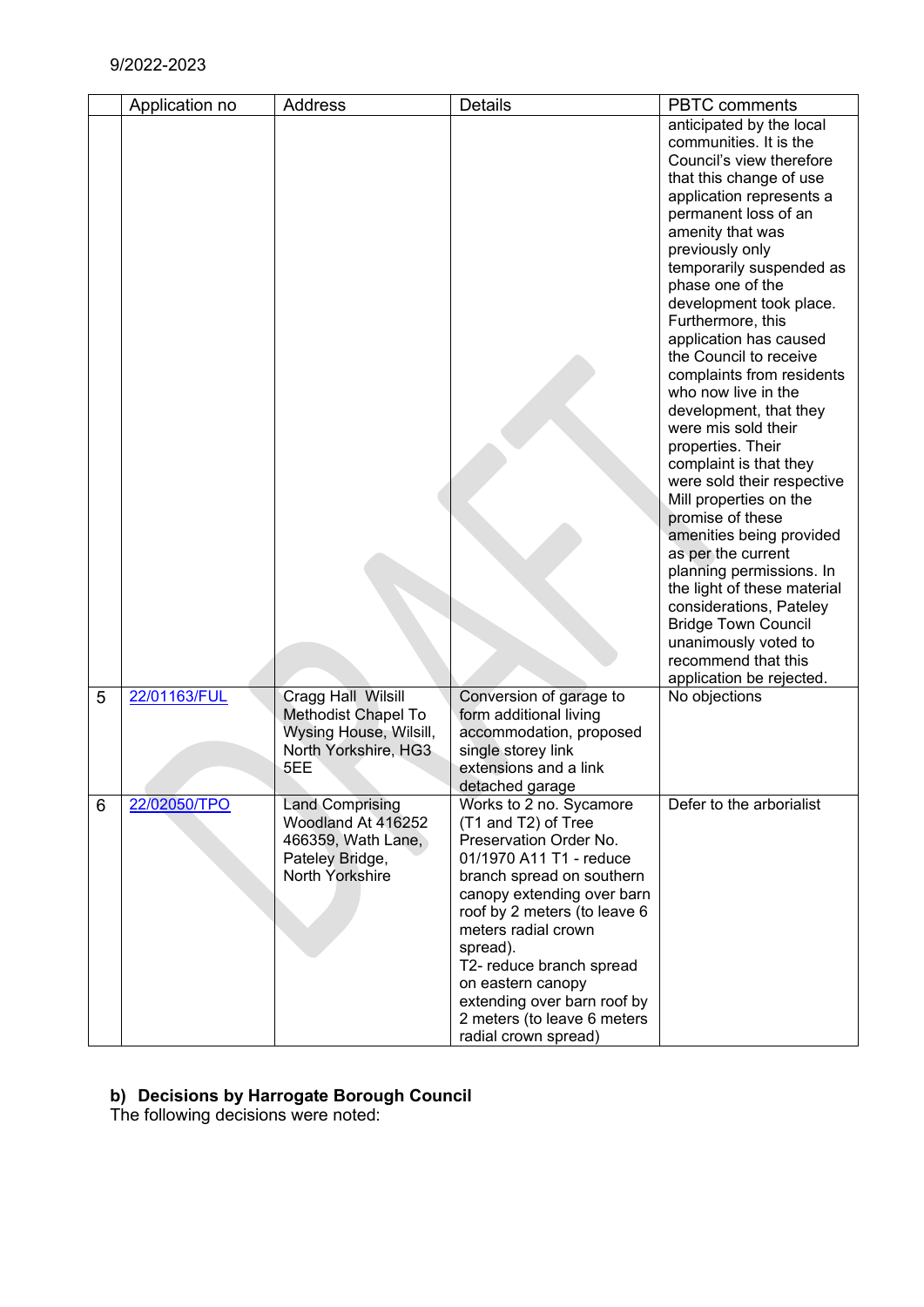|   | Application<br>number | <b>Address</b>                                                          | Details                                                                                                                            | <b>HBC</b> decision               |
|---|-----------------------|-------------------------------------------------------------------------|------------------------------------------------------------------------------------------------------------------------------------|-----------------------------------|
|   | 22/00624/FUL          | 18 Lupton Close,<br>Glasshouses, Harrogate,<br>North Yorkshire, HG3 5QX | Re roofing rear extension to<br>form pitched roof &<br>Alterations to front Garden<br>to from 2no off street car<br>parking spaces | Approved subject to<br>conditions |
| 2 | 22/00629/FUL          | Kiln Hill Cottage, Blazefield<br>Bank, Blazefield, North<br>Yorkshire   | Erection of 1no dwelling<br>(revised scheme)                                                                                       | Approved subject to<br>conditions |
| 3 | 22/01413/FUL          | Kiln House, Wilsill,<br>Harrogate, North Yorkshire,<br><b>HG3 5EE</b>   | Erection of replacement<br>garage with small home<br>office in loftspace - Revised<br>Scheme                                       | Approved subject to<br>conditions |

# **c) Enforcement matters**:

**i**. 22/00170/PR15 Alleged painting of stonework surrounding door and windows on listed building at 37 High Street Pateley Bridge Harrogate North Yorkshire HG3 5JZ - noted

## **d) Appeals: None**

**e) Other:** Glasshouses Mill S106 – To receive a response from Harrogate Borough Council's S106 and CIL Delivery Officer

The Council noted the response from Harrogate Borough Council but felt it was disappointing and didn't address the question of how much S106 funding would be available specifically for Glasshouses Primary School. The Clerk will request an update and this item will remain on the agenda until a satisfactory response is received.

## **2223/30 Play Area**

**a) To receive a verbal report on the playground and consider any action required**

A verbal report was given. Councillor N Thompson will conduct the next inspections.

# **2223/31 Minutes/ Reports from Committees**

- **a) To receive the draft minutes of the Joint Liaison Committee meeting held on Tuesday 3 rd May**
	- Received and noted
- **b) To receive the draft minutes of the Human Resources Committee meeting held on Wednesday 18th May** Received and noted
- **c) To receive the draft minutes of the Mayor's Fund Committee meeting held on Wednesday 18th May** Received and noted
- **d) To receive the draft minutes of the Human Resources Committee meeting held on Tuesday 24th May** Received and noted

# **2223/32 Council Business**

## **a) Caretaker Tasks for June**

**Resolved** to ask the caretaker to carry out the standard tasks, plus those previously requested at the Play Area before the school summer holidays, and to clean the Sandy Steps.

**b) To receive information, and a quote, for tree lighting on the Recreation Ground** Resolved to place an order with Yorkshire Electrical Services for the repair of the tree lights for the cost of £555 (plus VAT) and to accept a donation towards these costs from the firm involved with the damage.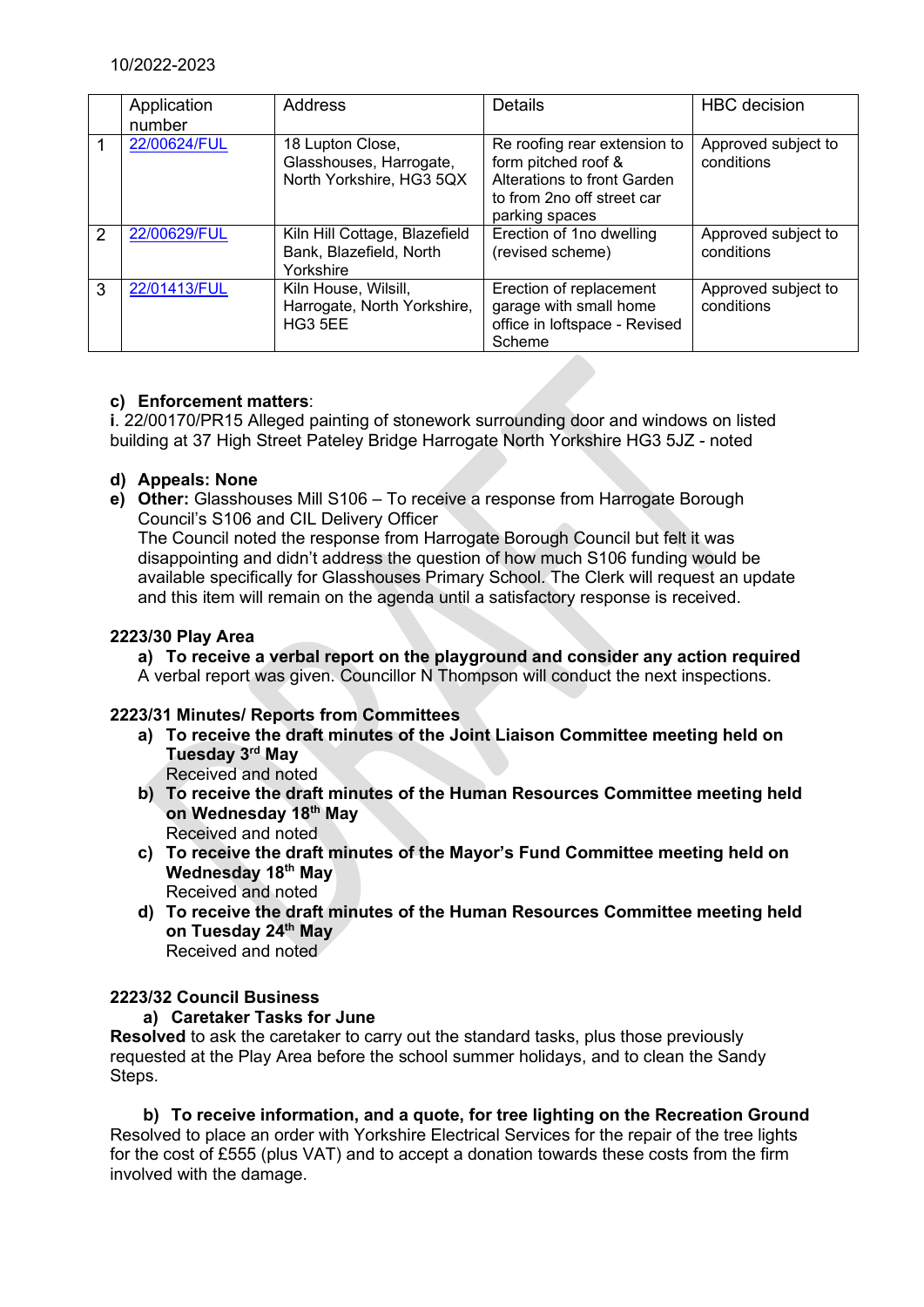## **c) To receive feedback from the surgery held on the 21st May and to consider arrangements for future Councillors surgeries**

Councillor C Thompson gave a report from the surgery held on the 21<sup>st</sup> May. The issues raised will be reported.

The next surgery will be held on the High Street on Saturday  $9<sup>th</sup>$  July from 10am until noon and Councillors Holt, Leggett and Wright will attend.

## **d) To receive an update on parking permits**

The Council has received £5568 for 464 parking permits sold to the  $31<sup>st</sup>$  June 2022. This amount will now be paid to HBC.

One cheque for £12 has been returned unpaid, the resident has returned the parking permit.

### **e) To approve the updating of the Mayoral board in the Council Chamber for the cost of up to £60**

**Resolved** that the Mayoral board be updated for the cost of up to £60.

#### **f) To receive an update on statistics gathered from the Mobile Vehicle Activated Sign**

Received and noted.

# **g) To receive and consider information regarding painting mileposts**

The Council had previously appointed a contractor to paint mileposts. The Contractor has advised that the quote will need to be revised due to increased prices of materials. **Resolved**  to request an amended quote for consideration at the meeting in July.

### **h) To receive a report from the Jubilee events and to approve payments**

The Jubilee events were well attended and very enjoyable. The Clerks of both Council's were thanked for their work.

**Resolved** to approve the following payments

| Payee                     | Item                                               | <b>Amount (incl VAT)</b> |
|---------------------------|----------------------------------------------------|--------------------------|
| <b>Flying Colours</b>     | Jubilee flag                                       | £53.94                   |
| Nidderdale Plus           | Printing 50 posters                                | £25.00                   |
| <b>Flying Colours</b>     | <b>Bunting</b>                                     | £548.04                  |
| Clerk (Amazon)            | Jubilee badges                                     | £34.99                   |
| Clerk (B&M)               | Sweets for children                                | £14.49                   |
| <b>Frank Jauncey</b>      | Live music (Ant and Frank)                         | £250                     |
| Silver Band               | <b>Live Music</b>                                  | £100.00                  |
| Donation to PCC Food Bank | Live music - Nevin Ward -<br>donation to food bank | £50                      |
| <b>Tracey Dawson</b>      | <b>Sundries</b>                                    | £31.22                   |
| Paul Anson                | <b>First Aid supplies</b>                          | £8.88                    |
| Donation to Hedgehog      | Poster design                                      | £20.00                   |
| charity                   |                                                    |                          |
|                           | <b>TOTAL</b>                                       | £1136.55                 |

Receipts will be submitted to HBC as aprt of the grant agreement.

### **i) To discuss the Raikes Foundation and the Lupton Foundation and consider how the Council can support these charitable bodies.**

**Resolved** to set up a working group, made up of Council representatives and other members of the organisations, and to seek advice from the YLCA regarding how the Council can best support these organisations.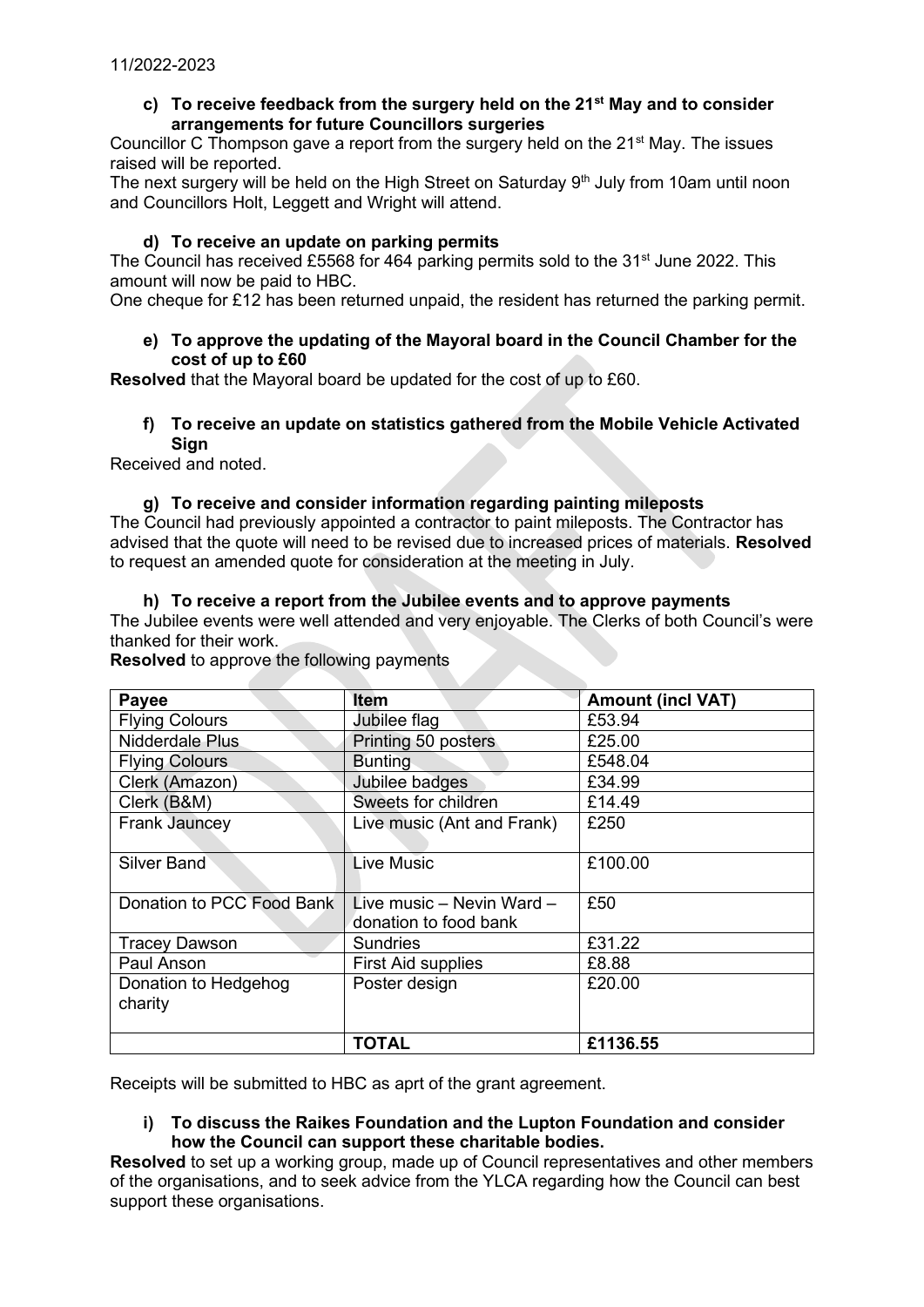## **j) To consider quotes for rendering to the bus shelter**

The Caretaker had recently attempted to paint the bus shelter but was unable to complete the work as he identified issues which need resolving prior to painting. It has been identified that water damage from the roof has resulted in the need for rendering inside the shelter and that the recent repairs to the roof were not fully completed. **Resolved** to request quotes for rendering, to request contractors complete the work on the roof, including cementing ridge tiles, and to compensate the caretaker for the time he spent identifying and reporting these issues. Councillors will check completion of works in future.

## **2223/33 Correspondence**

**a) To receive correspondence from Harrogate Borough Council regarding the litter bin review and the proposed changes within Glasshouses and Wilsill, and to consider any response the Council wishes to make.** Received and noted.

## **2223/34 Annual Governance and Accountability Return**

- **a) To receive the Internal Auditors report**  The internal auditors report was received and noted
- **b) To note that the effectiveness of internal control was reviewed in February 2022**
	- Noted
- **c) To consider and sign the Annual Governance Statement**  The Chair read out each statement in turn and the Council **resolved** to approve the Annual Governance Statement which was then signed by the Chair and the Clerk.
- **d) To consider, approve and sign the Statement of Accounts Resolved** to approve the Statement of Accounts for 2021-2022 which was then signed by the Chair.
- **e) To note the period for the exercise of public rights**

The period for the exercise of public rights was noted as being the 27<sup>th</sup> June to the 5<sup>th</sup> August 2022.

# **2223/35 Financial Matters**

## **a) Accounts for Payment**

It was **resolved** to authorise the following for payment:

- **i. Yorkshire Lighting and Electrical Services: Amendments to power supply for lights on Southlands: £585.85 (including VAT of £97.64)**
- **ii. YLCA: C Thompson attendance at Electric Vehicle charging infrastructure training: £25.00**
- **iii. Community Publications: Spring newsletter: £240.00 (including £40 VAT)**
- **iv. J. Benson: Caretaking Dec 21-May 2022: £1886.90 (including VAT of £311.15)**
- **v. Harrogate Borough Council: Parking permits: £5568.00**
- **vi. Clerks expenses: Paper, ink and Jubilee items: £92.27 (including VAT of £12.07)**
- **vii. Clerk's salary payable 30th June 2022: Gross pay £1409.40, Net pay £1198.72**
- **viii. Clerk's payroll expenses payable 30th June: Working from home allowance £26.00 and contribution to internet £4.17 = £30.17**
- **ix. Payment to HMRC (June) Including Employee NIC and Employer NIC £252.33**
- **x. Nest Pension payments (June 2022 - Employers contributions £56.38, Employees contributions £42.29): £98.67**
- **xi. Jubilee event related payments:**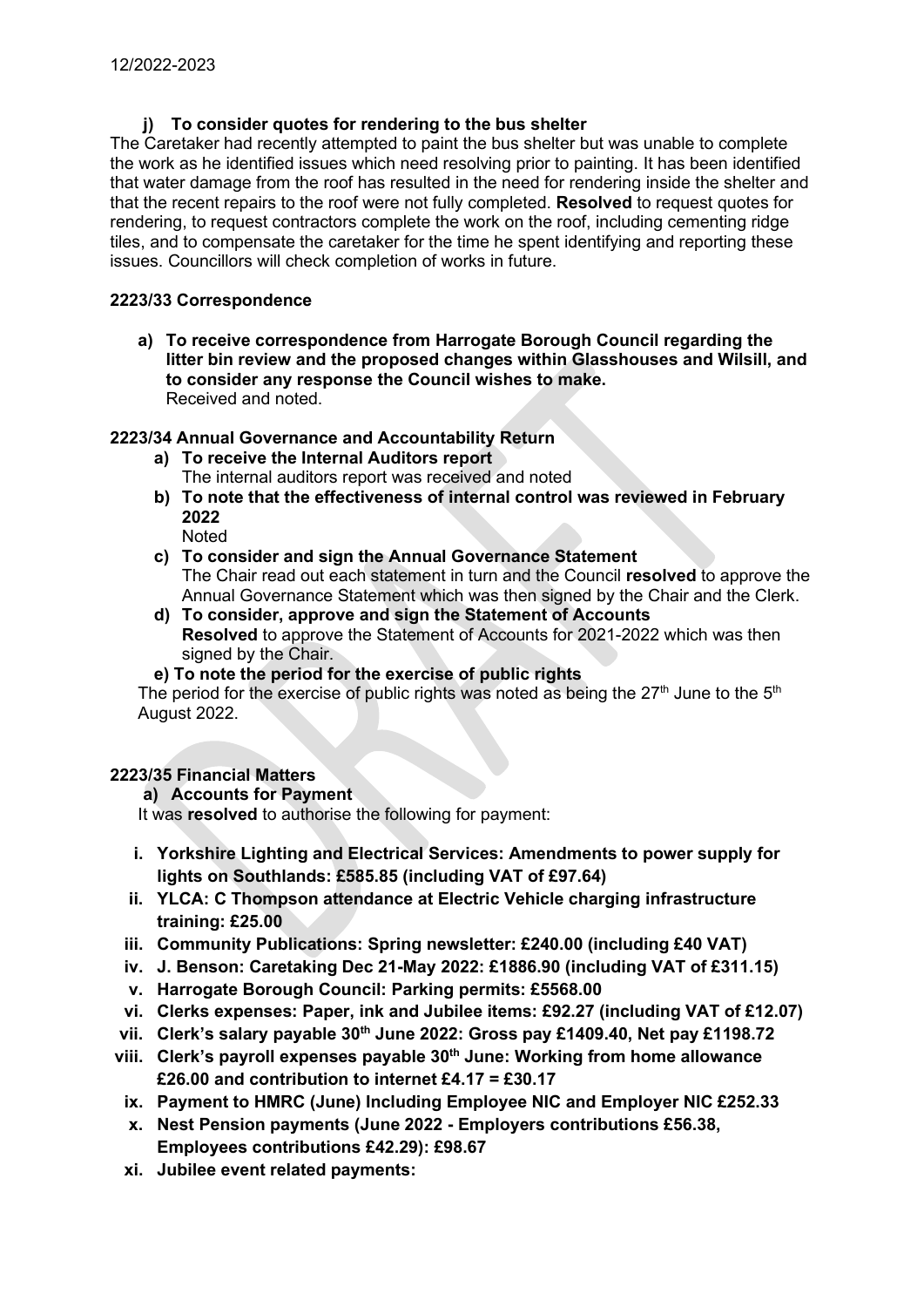| Frank Jauncey        |                           | £250    |
|----------------------|---------------------------|---------|
|                      | Live music (Ant and       |         |
|                      | Frank)                    |         |
| <b>Silver Band</b>   |                           | £100.00 |
|                      | <b>Live Music</b>         |         |
|                      | Live music - Nevin Ward   | £50     |
| Donation to PCC Food | - donation to food bank   |         |
| Bank                 |                           |         |
|                      | <b>Sundries</b>           | £31.22  |
| <b>Tracey Dawson</b> |                           |         |
|                      | <b>First Aid supplies</b> | £8.88   |
| Paul Anson           |                           |         |
| Donation to Hedgehog |                           | £20.00  |
| charit               | Poster design             |         |

# **b) Receipts**

The following receipts were noted:

- **i. 29/04/22: HBC: Precept 1st instalment: £16,018**
- **ii. 29/04/22: Parking Permits: £48.00**
- **iii. 03/05/22: Garage rental: £35**
- **iv. 05/05/22: Parking Permits: £12.00**
- **v. 05/05/22: N Power, wayleaves: £31.85**
- **vi. 05/05/22: Parking Permits: £648.00**
- **vii. 17/05/22: Parking Permits (transfer from Nidd Plus): £1008.00**
- **viii. 30/05/22: Parking Permits: £72.00**

It was noted that a cheque for £12 for one parking permit has been returned unpaid by the issuing bank

**c) Direct Debit payments**

To note payments, made by Direct Debit:

**i.** 31<sup>st</sup> May 2022: £73.08 – Nest Pensions

## **2223/36 Exchange of Information/Items for Future Meetings**

Councillor Anson advised that the dog waste bin on Panorama Walk has been removed. Councillor Jefferson explained that all dog waste bins are being removed as this can be placed in general waste bins.

The Council agreed to write to Harrogate Borough Council to request that general waste bins are placed in locations where dog waste bins have been removed.

Councillor Holt introduced Suzanne Smith, the new Town Clerk to the Council and thanked her for attending.

Councillor Brackley gave a report from the Safer Neighbourhoods Group meeting.

Councillor C Thompson advised that the damaged fencing on the path from Glasshouses to Pateley Bridge by the Weir has not been repaired. The Caretaker will be asked to move the fencing into the field to make the footpath safer.

Councillor C Thompson advised that the Jubilee event at Glasshouses had been very successful.

Councillor C Thompson also advised of a rusted signpost stump and queried whether the stump should be removed or the sign replaced. He will send details to the clerk so this can be reported.

Councillor Jefferson has been informed that a resident's assisted bin collections are not reliable. She will raise this with District Councillor Lumley.